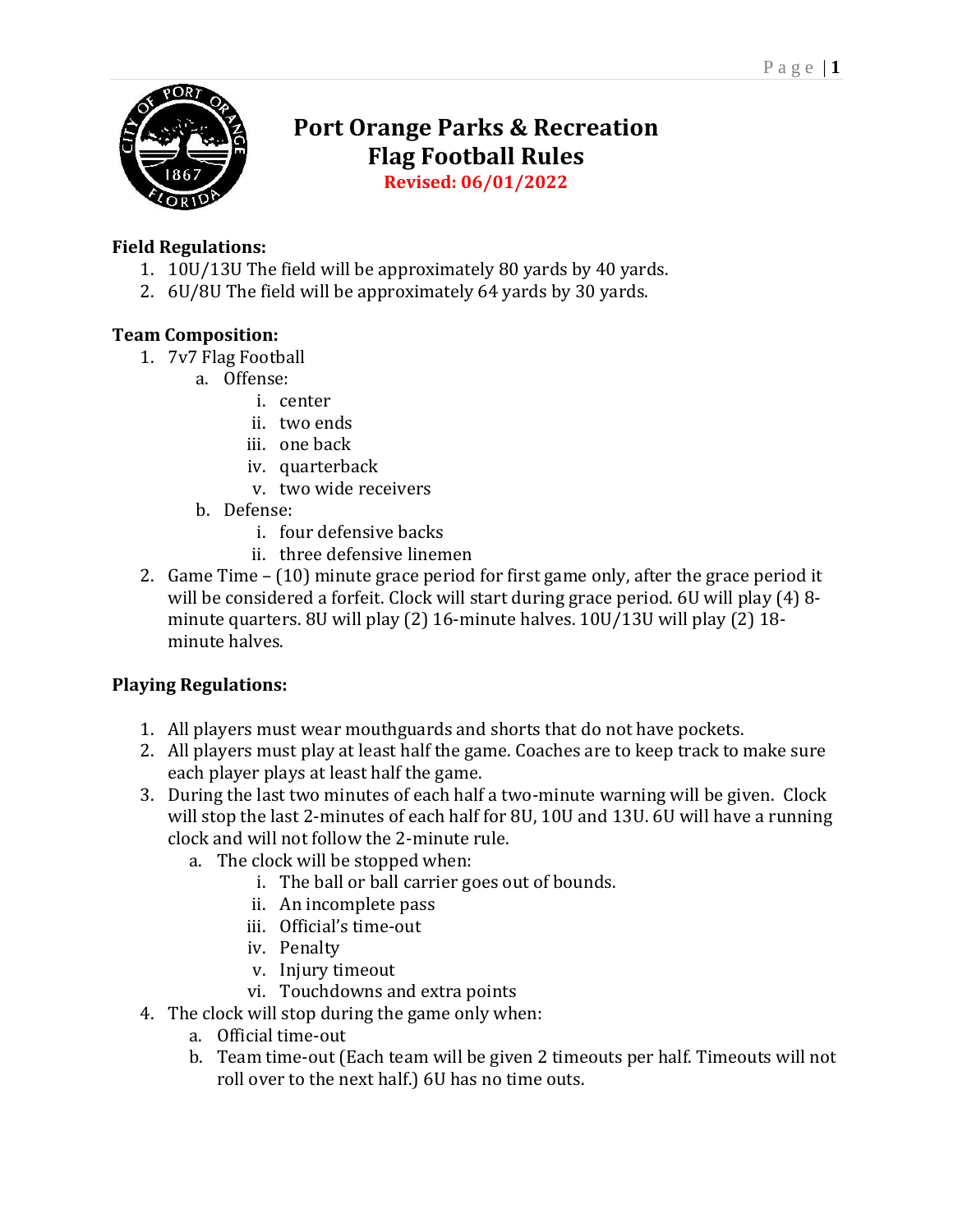- 5. The clock will begin again as soon as the official puts the ball into play or when the ball is snapped depending on the situation. (i.e. on a penalty the clock will start on the official. After timeouts, out of bounds or incomplete passes, the clock will start on the snap.)
- 6. There will be no kickoffs or punts. The game will start with the offensive team with the ball on 10-yard line for 10U and 13U and at the 7.5- yard line for 6U and 8U.
- 7. The play clock will be set at 30 seconds before each play (offensive team will need to snap the ball within that 30 seconds, or it will be a delay of game penalty. The play clock will begin when all the offensive players reach the huddle.)
- 8. As in regulation play, each team will have four (4) downs to advance the ball past first down line to gain.
- 9. All play will stop when the officials blow a whistle.
- 10. Scoring:
	- a. Touchdown 6 points
	- b. Extra Points 1 point 5-yard line (pass only), 2 points 10-yard line (pass or run) for 10U/13U and 7.5- yard line for 8U & 6U
	- c. Safety- 2 points
	- d. Extra point returned by defense (1) point/ (2) points.
- 11. All Leagues will have standings except for 6U. League standings will be based on the following:
	- a. A win count as two (2) points
	- b. A tie game counts as one (1) point.
		- i. At the conclusion of the season, any ties will be settled in this order:
			- 1. The winner of head-to-head series.
			- 2. Point Differential in head-to-head matches. If still tied, we will determine winner by points differential in all games.
- 12. Teams will switch ends after the half-time break.
- 13. **All officials' decisions are final. NO PROTESTS!**

### **Offense:**

- 1. No run rule 5 yards or less from the opposing team's endzone.
- 2. All seven (7) players on offense are eligible receivers and must wear flags.
- 3. Blocking:
	- a. The offensive line may set up in three-point stance. **Any form of contact blocking will be ten-yard (10) penalty**.
	- b. Only screen blocking will be allowed. Screening is defined as maintaining a position between the defender and the player with the ball. No moving screens will be allowed. A screener must set his screen four feet or approximately two running strides from a defender. The screener must keep his arms and hands by his sides. No part of the screener's body except his feet may be in contact with the ground. The screen must not be the aggressor. Sticking out a knee, hip, foot, elbow, etc. and make contact is considered an illegal block.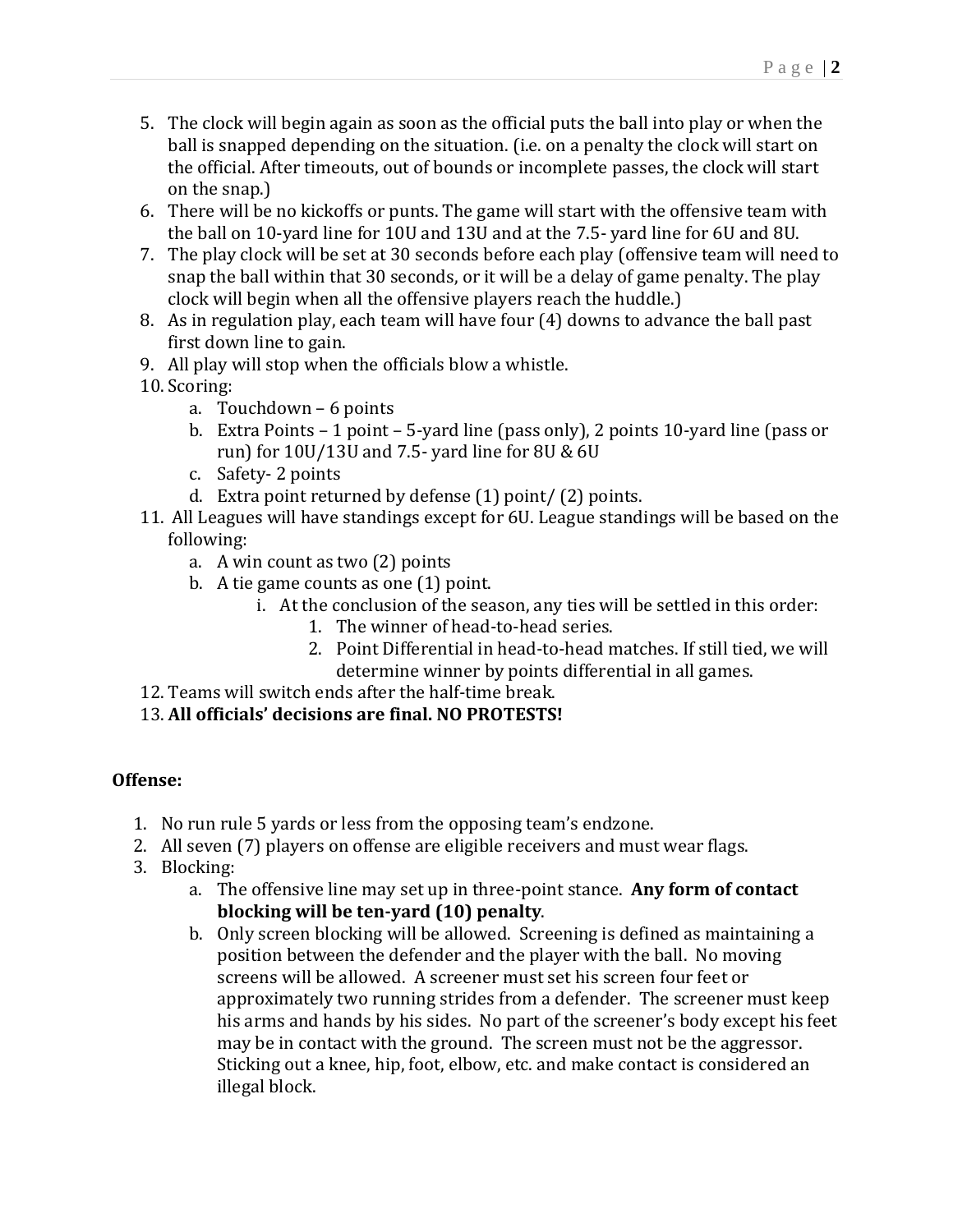- 4. No moving blocking or moving screens (defined as running alongside, in front of a ball carrier, or behind on returns downfield during a play are allowed, when a defender is within two running strides.)
- 5. Blocker can never leave his feet while screening.
- 6. Any contact from behind, be it a blocker or a screener will be considered a clipping penalty.
- 7. ALL PENALTIES FOR ILLEGAL USE OF THE HANDS, ILLEGAL BLOCKING OR SCREENING WILL RESULT IN A TEN-YARD (10) YARD PENALTY FROM THE POINT OF THE INFRACTION.
- 8. The Ball Carrier:
	- a. Will be considered down when his/her flags are pulled, when his/her knee or the ball hits the ground, he/she runs out of bound or when he/she fumbles.
	- b. All fumbles are dead where the ball hits the ground. No change of possession occurs.
	- c. If the ball carrier accidentally loses his flag, ball carrier must be touched with one hand to be ruled down.
	- d. If a receiver catches a pass without flags on, it will be a completed pass, but there can be no advancement of the ball. If caught in the end zone, it will count as touchdown/extra point.
	- e. The ball carrier cannot leave his/her feet, dive over a line, or do a 181-360 degree spin to avoid a defensive person.
	- f. The ball carrier cannot stiff arm, shield, lower the shoulder or duck the head while running through the line or to avoid a defensive player.
	- g. All penalties will be 10 yards from the point of infraction.
	- h. If a ball carrier fumbles into the end zone, the ball will be placed at the spot of the fumble. The ball carrier must be in full possession of the ball when he crosses the goal line.
	- i. Spiking the ball or any excessive celebrations on a touchdown/extra point will result in a fifteen (15) yard penalty. Penalty will be assessed on the ensuing possession.
	- j. The center may run the ball if they back up at least one yard behind the line of scrimmage and receive the ball on a correct hand off, lateral or pass.
	- k. Lateral passes are permitted. Unlimited passes behind the line of scrimmage, but only one forward pass that cross the line scrimmage.
	- l. *The placement of the ball will be where the hips are at the time the flags are pulled. {i.e. – the hips must cross goal line or first down line, not where the ball is.*
- 9. The center may snap the ball between his/her legs or from the side, however, he may only snap the ball backwards three yards to either direction of the snapper. The center may not snap the ball directly to wide receiver who is lined up outside of the 3-yard box.
- 10. **NO RUN ZONE** Any time the offensive team snaps the ball from the 5-yard line or less to the endzone, they must pass. The pass must go beyond the line of scrimmage to be considered a forward pass. This includes the 1-point conversion attempt after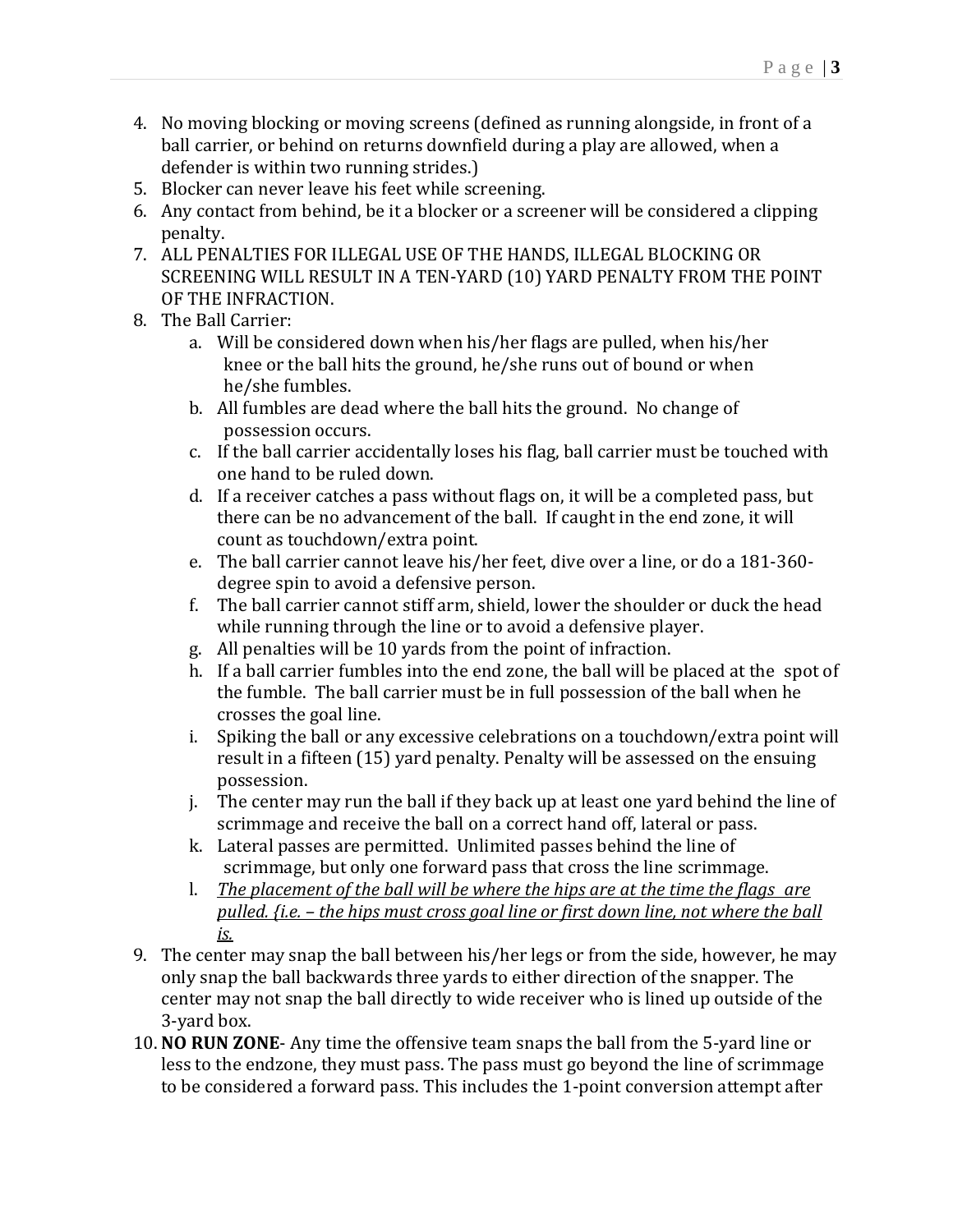# touchdown. **No blitzing the quarterback in the no run zone. Quarterback must throw the ball within 7 seconds to throw the ball (results in loss of down).**

#### **Defense:**

- 1. All defenders must wear flags.
- 2. Defensive line may set up in a three-point stance and a minimum of three defensive players must be on the line or a Penalty of five (5) yards.
- 3. The defensive team must line up at least five yards from the ball and remain there until the ball is snapped. Exception is when a team has the five-yard line or less than five yards from a first down, then the defense lines up half the distance from the line of scrimmage and the first down marker.
- 4. Rushers may not use their hands to help them go around screeners; they cannot push, knock down or run over the screener. They must go around the screener.
- 5. Defenders cannot push or knock a ball carrier out of bounds.
- 6. Defenders must always be going for the flag and any form of holding, tackling or stripping is illegal.
- 7. Defenders cannot purposely remove the flags of an offensive player if he is not carrying the ball.
- 8. All violations of rules 4-7 (10) yard infractions.
- 9. Pass interference penalties will result in an automatic first down at the spot of the infraction. If it occurs in the end zone, then the ball will be placed at the one-yard line and first down.
- 10. Roughing the passer is defined as anytime the passer is roughed while throwing pass; this is a ten (10) yard penalty and automatic first down.
- 11. If a defender intercepts a pass in the end zone, he may choose to down the ball or return it at his own risk. If he downs it, the ball will come out to the ten (10) yard line for 10U/13U and 7.5 yard line for 6U/8U.
- 12. **When a defensive player removes a flag, he must stop immediately and hold up the flag high in the air so the officials can see it. He must then return it to the ball carrier or another member of the offensive team.**
- 13. Punts:
	- a. When a team chooses to punt on 4th down, the coach needs to inform the officials. The opposing team will start their possession at their own 10-yard line for 10U/13U or at 7.5-yard line for 6U/8U.
- 14. Sportsmanship:
	- a. Sportsmanship should always be enforced by coaches, players, and officials
	- b. Coaches are responsible for their own behavior as well as the behavior of their players, player's parents, and spectators. Coaches, players, and parents are reminded that this is a recreational flag football program. The referees and league director will reserve the right to ask any player, coach or spectator to leave the playing area. Any coach or spectator thrown out of a game or asked to leave the playing area will be suspended for the next game. A second ejection and the coach, player or spectator will be suspended for